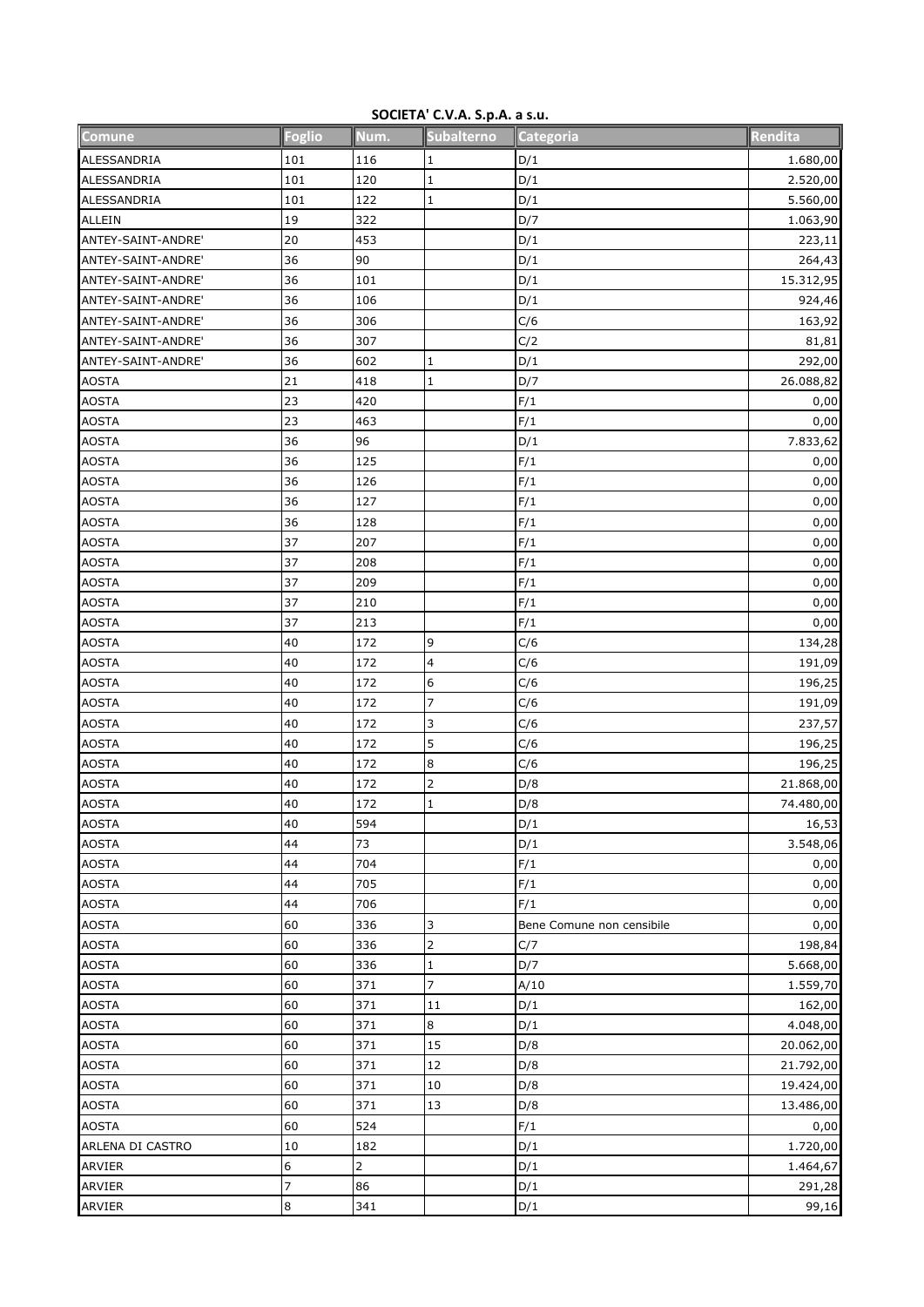| <b>ARVIER</b>          | 27 | 277            |                | D/1 | 1.126,00  |
|------------------------|----|----------------|----------------|-----|-----------|
| <b>AVISE</b>           | 43 | 443            |                | D/1 | 23.984,26 |
| AVISE                  | 44 | 90             | $\overline{2}$ | A/4 | 234,99    |
| AVISE                  | 44 | 90             | 3              | A/4 | 198,84    |
| AVISE                  | 44 | 90             | $\mathbf 1$    | D/1 | 45,55     |
| AVISE                  | 44 | 392            | 3              | D/1 | 56,00     |
| AVISE                  | 44 | 392            | 4              | D/1 | 28,00     |
| <b>AVISE</b>           | 44 | 392            | $\overline{2}$ | D/1 | 88,00     |
| AYMAVILLES             | 6  | 15             |                | D/1 | 7.505,15  |
| AYMAVILLES             | 11 | 71             |                | D/1 | 1.432,98  |
| AYMAVILLES             | 12 | 55             |                | D/1 | 2.540,97  |
| AYMAVILLES             | 66 | 27             |                | D/1 | 537,12    |
| <b>BARD</b>            | 6  | 142            |                | D/1 | 2.324,06  |
| <b>BARD</b>            | 6  | 142            | 3              | D/1 | 42,35     |
| <b>BARD</b>            | 6  | 225            | $\overline{3}$ | D/7 | 8.881,00  |
| <b>BARD</b>            | 6  | 329            |                | D/1 | 604,25    |
| <b>BARD</b>            | 6  | 654            |                | C/2 | 20,14     |
| <b>BIONAZ</b>          | 9  | 8              |                | F/1 | 0,00      |
| <b>BIONAZ</b>          | 9  | 49             |                | F/1 | 0,00      |
| <b>BIONAZ</b>          | 10 | 14             |                | F/1 | 0,00      |
| <b>BIONAZ</b>          | 10 | 16             |                | F/1 | 0,00      |
| <b>BIONAZ</b>          | 10 | 55             |                | F/1 | 0,00      |
| <b>BIONAZ</b>          | 10 | 68             |                | F/1 | 0,00      |
| <b>BIONAZ</b>          | 13 | 13             |                |     |           |
|                        |    |                |                | F/1 | 0,00      |
| <b>BIONAZ</b>          | 13 | 33<br>324      |                | F/1 | 0,00      |
| <b>BIONAZ</b>          | 15 |                |                | D/1 | 288,00    |
| <b>BIONAZ</b>          | 15 | 325            | $\overline{2}$ | E/9 | 1.413,00  |
| <b>BIONAZ</b>          | 20 | 21             |                | D/1 | 53.897,44 |
| <b>BIONAZ</b>          | 20 | 24             |                | F/2 | 0,00      |
| <b>BIONAZ</b>          | 20 | 72             |                | F/1 | 0,00      |
| <b>BIONAZ</b>          | 20 | 78             |                | F/1 | 0,00      |
| <b>BRUSSON</b>         | 32 | 29             |                | F/1 | 0,00      |
| <b>BRUSSON</b>         | 32 | 164            |                | F/1 | 0,00      |
| <b>BRUSSON</b>         | 32 | 179            |                | F/1 | 0,00      |
| <b>BRUSSON</b>         | 32 | 255            |                | D/1 | 1.520,45  |
| <b>BRUSSON</b>         | 32 | 368            |                | D/1 | 119,82    |
| <b>BRUSSON</b>         | 32 | 418            |                | D/1 | 247,90    |
| <b>BRUSSON</b>         | 32 | 505            |                | F/1 | 0,00      |
| <b>BRUSSON</b>         | 32 | 506            |                | F/1 | 0,00      |
| <b>BRUSSON</b>         | 32 | 533            |                | F/1 | 0,00      |
| <b>BRUSSON</b>         | 32 | 534            |                | F/1 | 0,00      |
| <b>BRUSSON</b>         | 32 | 535            |                | F/1 | 0,00      |
| <b>BRUSSON</b>         | 51 | 656            |                | D/1 | 103,29    |
| CHALLAND-SAINT-ANSELME | 7  | 5              |                | D/1 | 4,13      |
| CHALLAND-SAINT-ANSELME | 7  | 6              |                | D/1 | 130,15    |
| CHALLAND-SAINT-ANSELME | 7  | $\overline{z}$ |                | A/4 | 234,99    |
| CHALLAND-SAINT-ANSELME | 7  | 10             |                | D/1 | 542,28    |
| CHALLAND-SAINT-ANSELME | 7  | 11             |                | C/2 | 29,75     |
| CHALLAND-SAINT-ANSELME | 7  | 12             |                | C/2 | 5,58      |
| CHALLAND-SAINT-ANSELME | 7  | 13             |                | A/4 | 140,99    |
| CHALLAND-SAINT-ANSELME | 8  | 74             |                | F/1 | 0,00      |
| CHALLAND-SAINT-ANSELME | 9  | 168            |                | F/1 | 0,00      |
| CHALLAND-SAINT-ANSELME | 9  | 169            |                | F/1 | 0,00      |
| CHALLAND-SAINT-ANSELME | 9  | 179            |                | F/1 | 0,00      |
| CHALLAND-SAINT-VICTOR  | 3  | 316            |                | F/1 | 0,00      |
| CHALLAND-SAINT-VICTOR  | 3  | 318            |                | F/1 | 0,00      |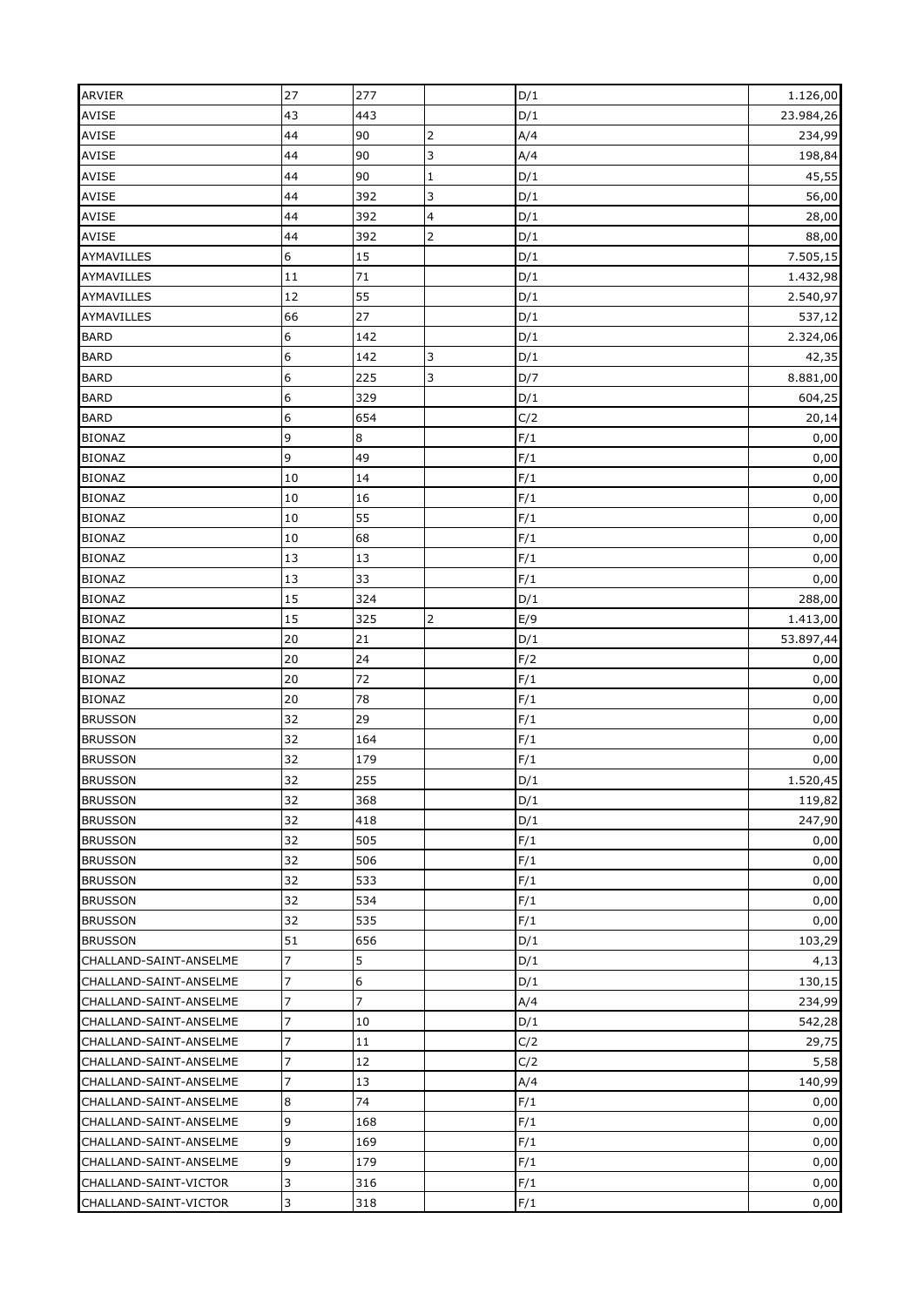| CHALLAND-SAINT-VICTOR  | 3        | 325        |                                | F/1        | 0,00              |
|------------------------|----------|------------|--------------------------------|------------|-------------------|
| CHALLAND-SAINT-VICTOR  | 3        | 329        |                                | F/1        | 0,00              |
| CHALLAND-SAINT-VICTOR  | 3        | 337        |                                | F/1        | 0,00              |
| CHALLAND-SAINT-VICTOR  | 3        | 364        |                                | F/1        | 0,00              |
| CHALLAND-SAINT-VICTOR  | 3        | 389        |                                | D/1        | 52,00             |
| CHALLAND-SAINT-VICTOR  | 14       | 71         |                                | D/1        | 37,10             |
| CHALLAND-SAINT-VICTOR  | 14       | 75         |                                | D/1        | 9.296,22          |
| CHALLAND-SAINT-VICTOR  | 14       | 274        |                                | D/1        | 216,91            |
| CHALLAND-SAINT-VICTOR  | 14       | 320        |                                | D/1        | 64,04             |
| CHALLAND-SAINT-VICTOR  | 26       | 600        |                                | D/1        | 878,00            |
| CHALLAND-SAINT-VICTOR  | 34       | 96         | $\mathbf{1}$                   | D/1        | 4.074,00          |
| CHALLAND-SAINT-VICTOR  | 34       | 106        | $\mathbf{1}$                   | C/2        | 120,85            |
| CHAMPDEPRAZ            | 19       | 503        |                                | D/7        | 1.164,05          |
| CHAMPDEPRAZ            | 25       | 1063       | $\mathbf{1}$                   | D/7        | 2.055,50          |
| <b>CHAMPORCHER</b>     | 1        | 20         |                                | D/1        | 1.777,85          |
| <b>CHAMPORCHER</b>     | 37       | 304        |                                | D/1        | 685,26            |
| <b>CHAMPORCHER</b>     | 39       | 6          |                                | D/1        | 1.441,95          |
| CHATILLON              | 4        | 208        |                                | D/7        | 444,15            |
| CHATILLON              | 5        | 769        |                                | C/2        | 99,93             |
| CHATILLON              | 9        | 296        |                                | D/1        | 9.554,45          |
| CHATILLON              | 9        | 298        |                                | D/1        | 1.415,60          |
| CHATILLON              | 9        | 315        |                                | D/7        | 1.265,32          |
| CHATILLON              | 32       | 720        | $\overline{2}$                 | A/4        | 242,73            |
|                        | 32       | 720        | $\mathbf{1}$                   | A/4        |                   |
| CHATILLON<br>CHATILLON | 32       | 722        |                                | C/2        | 242,73            |
| CHATILLON              | 32       | 723        | $\mathbf{1}$                   | A/4        | 92,96<br>242,73   |
|                        | 32       | 723        | $\overline{2}$                 | A/4        |                   |
| CHATILLON<br>CHATILLON | 32       | 844        |                                | D/7        | 242,73            |
| CHATILLON              | 33       | 416        | $\mathbf{1}$                   | D/1        | 307,29<br>857,32  |
| <b>CHATILLON</b>       | 33       | 420        |                                | D/1        |                   |
|                        | 33       | 422        |                                | C/2        | 5.319,51          |
| CHATILLON<br>CHATILLON | 33       | 440        |                                | D/7        | 34,86<br>1.549,37 |
| CHATILLON              | 33       | 792        |                                | A/3        | 503,55            |
| CHATILLON              | 37       | 33         |                                | D/8        | 70.516,00         |
| CHATILLON              | 37       | 228        |                                | D/1        | 18,59             |
|                        | 37       |            |                                |            |                   |
| <b>CHATILLON</b>       | 37       | 229        | $\mathbf{1}$<br>$\overline{2}$ | A/3        | 809,55<br>66,11   |
| <b>CHATILLON</b>       |          | 229        |                                | C/6        |                   |
| CHATILLON              | 37       | 304        | 12                             | A/10       | 12.867,52         |
| <b>CHATILLON</b>       | 37       | 305        | 16                             | A/10       | 11.697,75         |
| <b>CHATILLON</b>       | 37       | 305        | 14                             | A/3        | 213,04            |
| <b>CHATILLON</b>       | 37<br>37 | 346<br>346 | $\mathbf{1}$<br>$\overline{2}$ | C/6<br>C/6 | 49,58             |
| <b>CHATILLON</b>       | 37       | 346        | 3                              | C/6        | 49,58             |
| CHATILLON              | 37       | 346        |                                | C/6        | 49,58             |
| CHATILLON              |          |            | $\overline{a}$<br>5            |            | 49,58             |
| CHATILLON              | 37       | 346        |                                | C/6        | 49,58             |
| <b>CHATILLON</b>       | 37       | 346        | 6                              | C/6        | 49,58             |
| <b>CHATILLON</b>       | 37       | 347        | $\overline{2}$                 | C/6        | 256,16            |
| <b>CHATILLON</b>       | 37<br>37 | 548<br>549 |                                | F/1<br>F/1 | 0,00              |
| CHATILLON              |          |            |                                |            | 0,00              |
| CHATILLON              | 37       | 576        | $\mathbf{1}$                   | C/6        | 74,37             |
| CHATILLON              | 37       | 576        | $\overline{2}$                 | C/6        | 74,37             |
| <b>CHATILLON</b>       | 42       | 194        | $\mathbf{1}$                   | A/3        | 268,56            |
| CHATILLON              | 42       | 194        | 3                              | A/3        | 335,70            |
| CHATILLON              | 42       | 194        | $\overline{2}$                 | D/1        | 173,01            |
| CHATILLON              | 42       | 257        |                                | D/1        | 59,39             |
| CHATILLON              | 42       | 258        | 3                              | C/2        | 25,56             |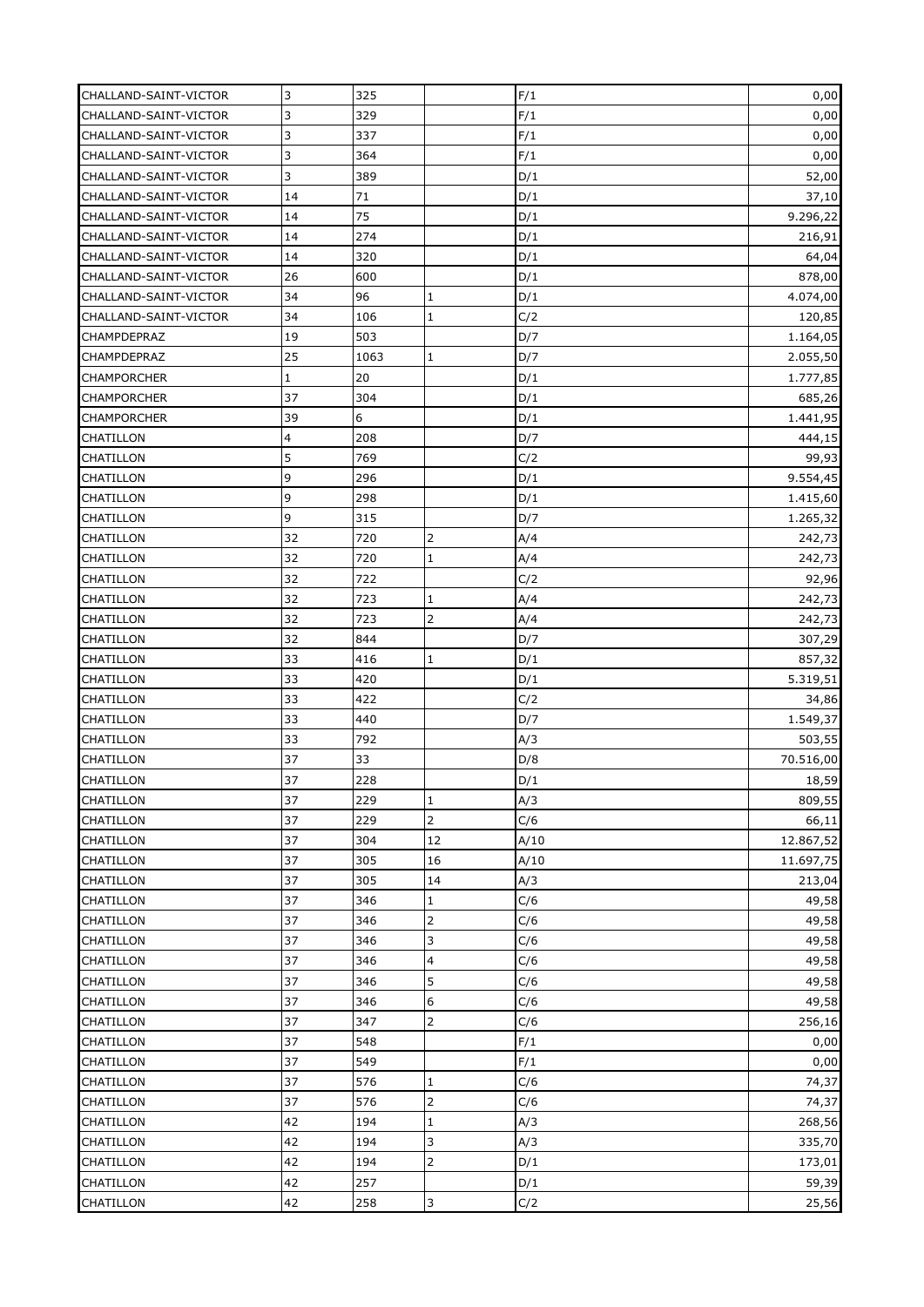| <b>CHATILLON</b>                               | 42       | 258        | 4              | C/2                       | 25,56             |
|------------------------------------------------|----------|------------|----------------|---------------------------|-------------------|
| CHATILLON                                      | 42       | 258        | $\mathbf 1$    | C/6                       | 36,93             |
| <b>CHATILLON</b>                               | 42       | 258        | $\overline{2}$ | C/6                       | 36,93             |
| CHATILLON                                      | 42       | 259        |                | C/2                       | 34,86             |
| CHATILLON                                      | 44       | 141        |                | D/1                       | 3.460,26          |
| CHATILLON                                      | 44       | 147        |                | C/2                       | 48,81             |
| CHATILLON                                      | 46       | 385        |                | D/7                       | 5.000,00          |
| <b>COGNE</b>                                   | 53       | 150        | $\overline{2}$ | A/4                       | 108,46            |
| <b>COGNE</b>                                   | 53       | 150        | $\overline{3}$ | A/4                       | 216,91            |
| <b>COGNE</b>                                   | 53       | 150        | 4              | D/1                       | 22,72             |
| <b>COGNE</b>                                   | 53       | 150        | $\mathbf{1}$   | D/1                       | 475,14            |
| <b>DONNAS</b>                                  | 38       | 153        |                | D/1                       | 1.828,26          |
| <b>DOUES</b>                                   | 22       | 904        |                | D/1                       | 764,36            |
| <b>FENIS</b>                                   | 8        | 1217       |                | D/1                       | 77,47             |
| <b>FOGGIA</b>                                  | 211      | 756        |                | D/1                       | 10.600,00         |
| <b>FOGGIA</b>                                  | 211      | 757        |                | D/1                       | 10.600,00         |
| <b>FOGGIA</b>                                  | 213      | 438        |                | D/1                       | 10.600,00         |
| <b>FOGGIA</b>                                  | 213      | 439        |                | D/1                       | 10.600,00         |
| <b>FOGGIA</b>                                  | 213      | 440        |                | D/1                       | 78,00             |
| <b>FOGGIA</b>                                  | 213      | 441        |                | D/1                       | 10.600,00         |
| <b>FOGGIA</b>                                  | 213      | 442        |                | D/1                       | 10.600,00         |
| <b>FOGGIA</b>                                  | 215      | 434        |                | D/1                       | 10.600,00         |
| <b>FOGGIA</b>                                  | 215      | 435        |                | D/1                       | 10.600,00         |
|                                                | 15       | 64         |                | C/2                       |                   |
| GABY<br>GABY                                   | 15       | 82         | 1              | A/4                       | 84,29             |
| <b>GABY</b>                                    | 26       | 32         | $\mathbf 1$    | D/7                       | 258,23            |
| <b>GABY</b>                                    | 26       | 39         |                | C/2                       | 5.112,92<br>86,76 |
|                                                |          |            |                |                           |                   |
| GABY                                           | 26       | 40         |                | F/1                       | 0,00              |
|                                                |          |            |                |                           |                   |
| GABY                                           | 26       | 43         | 3              | Bene Comune non censibile | 0,00              |
| <b>GABY</b>                                    | 26       | 43         | 4              | C/2                       | 163,61            |
| <b>GABY</b>                                    | 26       | 76         |                | D/1                       | 1.505,21          |
| GABY                                           | 26       | 113        | $\mathbf 1$    | D/1                       | 1.020,00          |
| <b>GABY</b>                                    | 26       | 114        |                | F/1                       | 0,00              |
| <b>GABY</b>                                    | 26       | 115        |                | F/1                       | 0,00              |
| GIGNOD                                         | 6        | 125        |                | D/1                       | 20.638,86         |
| GRESSONEY-LA-TRINITE'                          | 4        | 18         |                | D/1                       | 15.840,00         |
| GRESSONEY-LA-TRINITE'                          | 6        | 454        |                | F/1                       | 0,00              |
| GRESSONEY-LA-TRINITE'                          | 13       | 132        | 12             | A/3                       | 568,10            |
| GRESSONEY-LA-TRINITE'                          | 13       | 132        | 18             | A/3                       | 568,10            |
| GRESSONEY-LA-TRINITE'                          | 13       | 132        | 11             | A/3                       | 681,72            |
| GRESSONEY-LA-TRINITE'                          | 13       | 132        | 13             | A/3                       | 624,91            |
| GRESSONEY-LA-TRINITE'                          | 13       | 132        | 14             | A/3                       | 738,53            |
| GRESSONEY-LA-TRINITE'                          | 13       | 132        | 15             | A/3                       | 511,29            |
| GRESSONEY-LA-TRINITE'                          | 13       | 132        | 16             | A/3                       | 568,10            |
| GRESSONEY-LA-TRINITE'                          | 13       | 132        | 17             | A/3                       | 568,10            |
| GRESSONEY-LA-TRINITE'                          | 13       | 132        | 23             | A/4                       | 335,70            |
| GRESSONEY-LA-TRINITE'                          | 13       | 132        | 20             | C/2                       | 123,95            |
| GRESSONEY-LA-TRINITE'                          | 13       | 132        | 26             | C/2                       | 10,33             |
| GRESSONEY-LA-TRINITE'                          | 13       | 132        | 19             | C/2                       | 123,95            |
| GRESSONEY-LA-TRINITE'                          | 13       | 132        | 21             | C/2                       | 142,03            |
| GRESSONEY-LA-TRINITE'                          | 13       | 132        | 24             | C/2                       | 10,33             |
| GRESSONEY-LA-TRINITE'                          | 13       | 132        | 25             | C/2                       | 10,33             |
| GRESSONEY-LA-TRINITE'                          | 13       | 132        | 10             | C/6                       | 267,89            |
| GRESSONEY-LA-TRINITE'                          | 13       | 132        | 22             | C/6                       | 161,91            |
| GRESSONEY-LA-TRINITE'<br>GRESSONEY-LA-TRINITE' | 13<br>13 | 132<br>141 | $1\,$          | D/7<br>D/1                | 6.718,07<br>30,99 |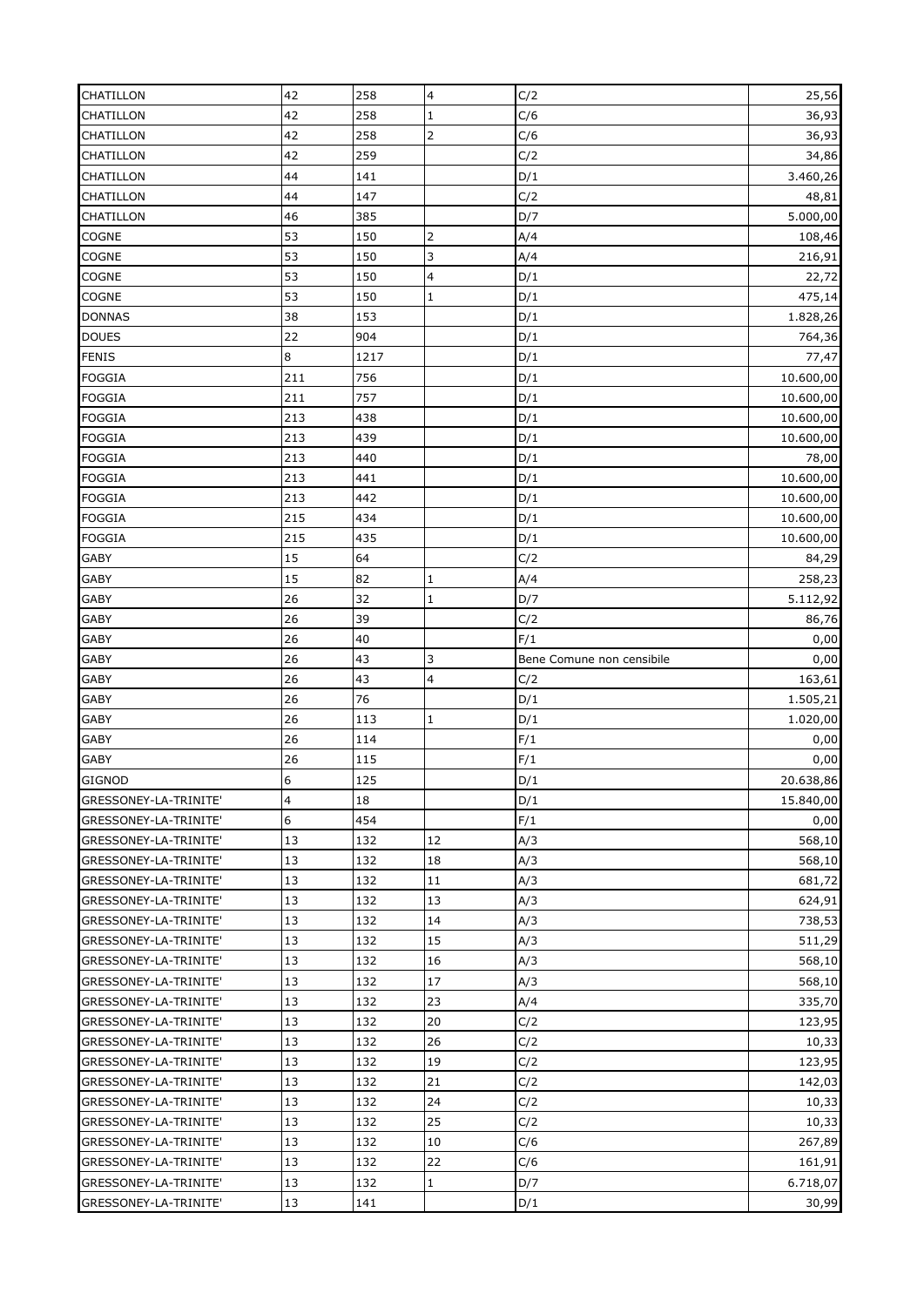| GRESSONEY-LA-TRINITE' | 13 | 835         |                  | D/1  | 1.510,00  |
|-----------------------|----|-------------|------------------|------|-----------|
| GRESSONEY-LA-TRINITE' | 14 | 210         |                  | D/1  | 3.982,92  |
| GRESSONEY-SAINT-JEAN  | 13 | 31          |                  | D/7  | 4.307,25  |
| GRESSONEY-SAINT-JEAN  | 23 | 69          | $\mathbf{1}$     | D/1  | 3.100,00  |
| GRESSONEY-SAINT-JEAN  | 23 | 270         |                  | F/1  | 0,00      |
| GRESSONEY-SAINT-JEAN  | 24 | 108         |                  | F/1  | 0,00      |
| GRESSONEY-SAINT-JEAN  | 24 | 114         |                  | F/1  | 0,00      |
| GRESSONEY-SAINT-JEAN  | 24 | 180         |                  | D/7  | 404,00    |
| GRESSONEY-SAINT-JEAN  | 24 | 183         |                  | F/1  | 0,00      |
| GRESSONEY-SAINT-JEAN  | 24 | 184         |                  | F/1  | 0,00      |
| GRESSONEY-SAINT-JEAN  | 24 | 185         |                  | F/1  | 0,00      |
|                       | 24 | 207         |                  | F/1  | 0,00      |
| GRESSONEY-SAINT-JEAN  |    |             |                  |      |           |
| GRESSONEY-SAINT-JEAN  | 24 | 208         |                  | F/1  | 0,00      |
| GRESSONEY-SAINT-JEAN  | 24 | 209         |                  | F/1  | 0,00      |
| GRESSONEY-SAINT-JEAN  | 24 | 210         |                  | F/1  | 0,00      |
| GRESSONEY-SAINT-JEAN  | 24 | 211         |                  | F/1  | 0,00      |
| GRESSONEY-SAINT-JEAN  | 24 | 215         |                  | F/1  | 0,00      |
| <b>HONE</b>           | 18 | $\mathbf 6$ |                  | D/1  | 5.438,81  |
| <b>HONE</b>           | 25 | 10          | $\mathbf{1}$     | D/1  | 5.515,76  |
| <b>HONE</b>           | 30 | 405         |                  | D/1  | 908,96    |
| <b>INTROD</b>         | 1  | 585         |                  | D/7  | 1.039,11  |
| <b>INTROD</b>         | 4  | 27          |                  | D/1  | 9.909,77  |
| <b>ISSIME</b>         | 16 | 289         |                  | D/1  | 22.781,17 |
| <b>ISSIME</b>         | 26 | 253         |                  | F/1  | 0,00      |
| <b>ISSIME</b>         | 27 | 20          | $\overline{2}$   | A/10 | 506,13    |
| <b>ISSIME</b>         | 27 | 20          | 5                | A/3  | 320,20    |
| <b>ISSIME</b>         | 27 | 20          | 3                | A/3  | 360,23    |
| ISSIME                | 27 | 20          | 4                | A/3  | 480,30    |
| <b>ISSIME</b>         | 27 | 20          | $\boldsymbol{8}$ | C/6  | 49,58     |
| ISSIME                | 27 | 20          | 6                | C/6  | 49,58     |
| <b>ISSIME</b>         | 27 | 20          | $\overline{7}$   | C/6  | 49,58     |
| ISSIME                | 27 | 23          |                  | D/1  | 12.560,23 |
| <b>LA SALLE</b>       | 59 | 50          | 4                | A/3  | 429,95    |
| <b>LA SALLE</b>       | 59 | 50          | 3                | A/3  | 525,49    |
| LA SALLE              | 59 | 50          | 6                | C/6  | 96,06     |
| <b>LA SALLE</b>       | 59 | 50          | 5                | C/6  | 96,06     |
| <b>LA SALLE</b>       | 59 | 50          | $\overline{2}$   | D/1  | 1.611,35  |
| <b>MONTJOVET</b>      | 22 | 250         | $\mathbf 1$      | D/1  | 444,15    |
| <b>MONTJOVET</b>      | 22 | 278         | 6                | D/1  | 15.886,21 |
| <b>MONTJOVET</b>      | 22 | 295         | 12               | A/3  | 232,41    |
| <b>MONTJOVET</b>      | 22 | 295         | 13               | A/3  | 193,67    |
| <b>MONTJOVET</b>      | 22 | 295         | 14               | A/3  | 503,55    |
| <b>MONTJOVET</b>      | 22 | 295         | 15               | A/3  | 581,01    |
| <b>MONTJOVET</b>      | 22 | 295         | 16               | A/3  | 581,01    |
|                       | 22 | 295         | 17               | A/3  |           |
| <b>MONTJOVET</b>      | 22 | 295         | $\overline{3}$   | C/6  | 503,55    |
| <b>MONTJOVET</b>      |    |             |                  |      | 49,89     |
| <b>MONTJOVET</b>      | 22 | 295         | $\mathbf{1}$     | C/6  | 57,02     |
| <b>MONTJOVET</b>      | 22 | 295         | $\overline{2}$   | C/6  | 49,89     |
| <b>MONTJOVET</b>      | 22 | 295         | 4                | C/6  | 57,02     |
| <b>MONTJOVET</b>      | 22 | 295         | 5                | C/6  | 60,58     |
| <b>MONTJOVET</b>      | 22 | 295         | 6                | C/6  | 67,71     |
| <b>MONTJOVET</b>      | 22 | 295         | $\overline{7}$   | C/6  | 53,45     |
| <b>MONTJOVET</b>      | 22 | 295         | 8                | C/6  | 53,45     |
| <b>MONTJOVET</b>      | 22 | 295         | 10               | C/6  | 53,45     |
| <b>MONTJOVET</b>      | 22 | 295         | 9                | C/6  | 53,45     |
| MONTJOVET             | 22 | 295         | 11               | D/6  | 2.045,17  |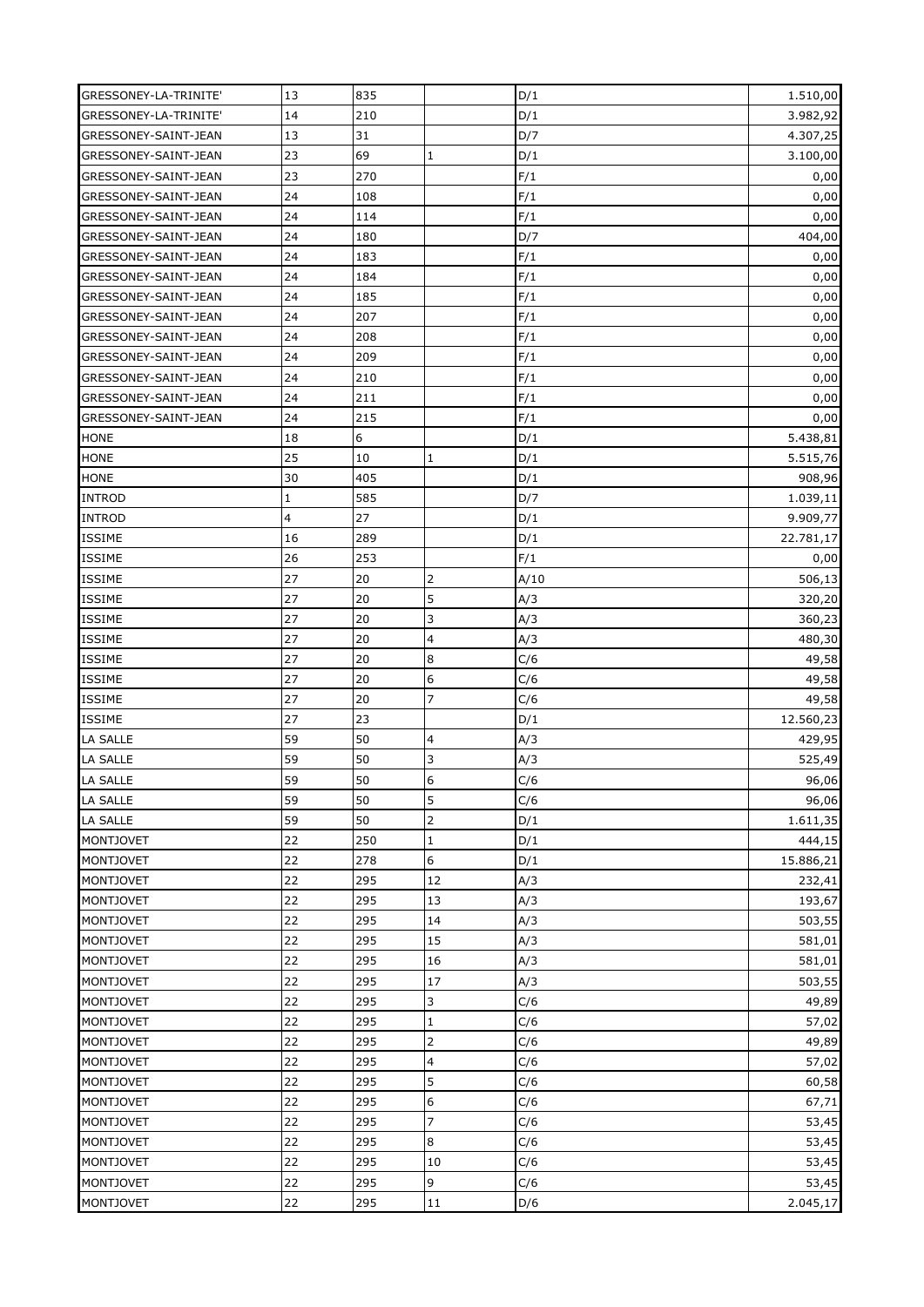| <b>MONTJOVET</b>  | 24               | 528  |                | D/1 | 2.910,23  |
|-------------------|------------------|------|----------------|-----|-----------|
| <b>MONTJOVET</b>  | 47               | 229  |                | D/1 | 193,36    |
| <b>NUS</b>        | 50               | 78   |                | D/7 | 1.603,08  |
| <b>NUS</b>        | 50               | 177  |                | D/1 | 18,59     |
| <b>NUS</b>        | 50               | 185  |                | D/7 | 619,75    |
| <b>NUS</b>        | 52               | 533  |                | D/7 | 16.550,00 |
| <b>NUS</b>        | 52               | 535  | $\overline{2}$ | D/7 | 6.600,00  |
| <b>NUS</b>        | 52               | 796  |                | D/1 | 2.459,92  |
| <b>NUS</b>        | 52               | 797  |                | F/1 | 0,00      |
| <b>NUS</b>        | 52               | 1093 |                | D/1 | 58,00     |
| <b>OLLOMONT</b>   | 8                | 126  |                | D/7 | 1.146,53  |
| PIANSANO          | 3                | 284  |                | D/1 | 4.884,00  |
| PIANSANO          | 3                | 285  |                | D/1 | 4.884,00  |
| PIANSANO          | 4                | 325  |                | D/1 | 5.550,00  |
| PIANSANO          | 5                | 153  |                | D/1 | 4.884,00  |
| PIANSANO          | 5                | 154  |                | D/1 | 5.550,00  |
| PIANSANO          | 10               | 322  |                | D/1 | 4.884,00  |
| PIANSANO          | 11               | 267  |                | D/1 | 5.550,00  |
| PIANSANO          | 11               | 268  |                | D/1 | 4.884,00  |
| PIANSANO          | 13               | 130  |                | D/1 | 4.884,00  |
| PIANSANO          | 13               | 131  |                | D/1 | 4.714,00  |
| PIANSANO          | 13               | 132  |                | D/1 | 4.884,00  |
| PIANSANO          | 14               | 397  |                | D/1 | 5.550,00  |
| PIANSANO          | 15               | 385  |                | D/1 |           |
|                   |                  |      |                |     | 4.884,00  |
| PIANSANO          | 15               | 386  |                | D/1 | 4.884,00  |
| PIANSANO          | 15               | 387  |                | D/1 | 4.884,00  |
| PIANSANO          | 16               | 180  |                | D/1 | 4.884,00  |
| PIANSANO          | 16               | 181  |                | D/1 | 4.884,00  |
| PIANSANO          | 17               | 48   |                | D/1 | 4.884,00  |
| PIANSANO          | 17               | 49   |                | D/1 | 5.550,00  |
| PIANSANO          | 18               | 372  |                | D/1 | 4.884,00  |
| PIANSANO          | 21               | 751  |                | D/1 | 5.550,00  |
| <b>PONTEDERA</b>  | 8                | 158  | $\mathbf{1}$   | D/1 | 70,00     |
| <b>PONTEDERA</b>  | $\boldsymbol{8}$ | 158  | $\overline{2}$ | D/1 | 50,00     |
| <b>PONTEDERA</b>  | 21               | 272  |                | D/1 | 6.610,00  |
| <b>PONTEDERA</b>  | 31               | 466  |                | D/1 | 6.610,00  |
| <b>PONTEDERA</b>  | 31               | 467  |                | D/1 | 6.610,00  |
| <b>PONTEDERA</b>  | 33               | 1184 |                | D/1 | 6.610,00  |
| <b>PONTEY</b>     | 2                | 261  |                | D/1 | 33,57     |
| PONT-SAINT-MARTIN | 2                | 147  | $\mathbf{1}$   | D/1 | 7.808,83  |
| PONT-SAINT-MARTIN | $\overline{2}$   | 400  | $\overline{2}$ | A/4 | 206,58    |
| PONT-SAINT-MARTIN | 2                | 401  |                | C/6 | 41,63     |
| PONT-SAINT-MARTIN | 2                | 509  | $\mathbf{1}$   | A/2 | 889,60    |
| PONT-SAINT-MARTIN | 2                | 509  | $\overline{2}$ | A/3 | 320,20    |
| PONT-SAINT-MARTIN | $\overline{2}$   | 509  | 3              | A/3 | 320,20    |
| PONT-SAINT-MARTIN | 5                | 296  |                | D/1 | 877,98    |
| PONT-SAINT-MARTIN | 16               | 98   |                | A/4 | 120,08    |
| PONT-SAINT-MARTIN | 16               | 156  | $\overline{2}$ | A/4 | 227,24    |
| PONT-SAINT-MARTIN | 16               | 156  | $\mathbf{1}$   | D/1 | 743,70    |
| PONT-SAINT-MARTIN | 16               | 180  |                | F/1 | 0,00      |
| PONT-SAINT-MARTIN | 16               | 181  |                | F/1 | 0,00      |
| PONT-SAINT-MARTIN | 17               | 33   |                | D/1 | 21.061,11 |
| PONT-SAINT-MARTIN | 17               | 79   |                | C/2 | 161,13    |
| PONT-SAINT-MARTIN | 25               | 890  |                | F/1 | 0,00      |
| PRE'-SAINT-DIDIER | 11               | 502  |                | D/1 | 3.997,38  |
|                   | 12               |      |                |     |           |
| QUART             |                  | 537  |                | D/7 | 6.974,98  |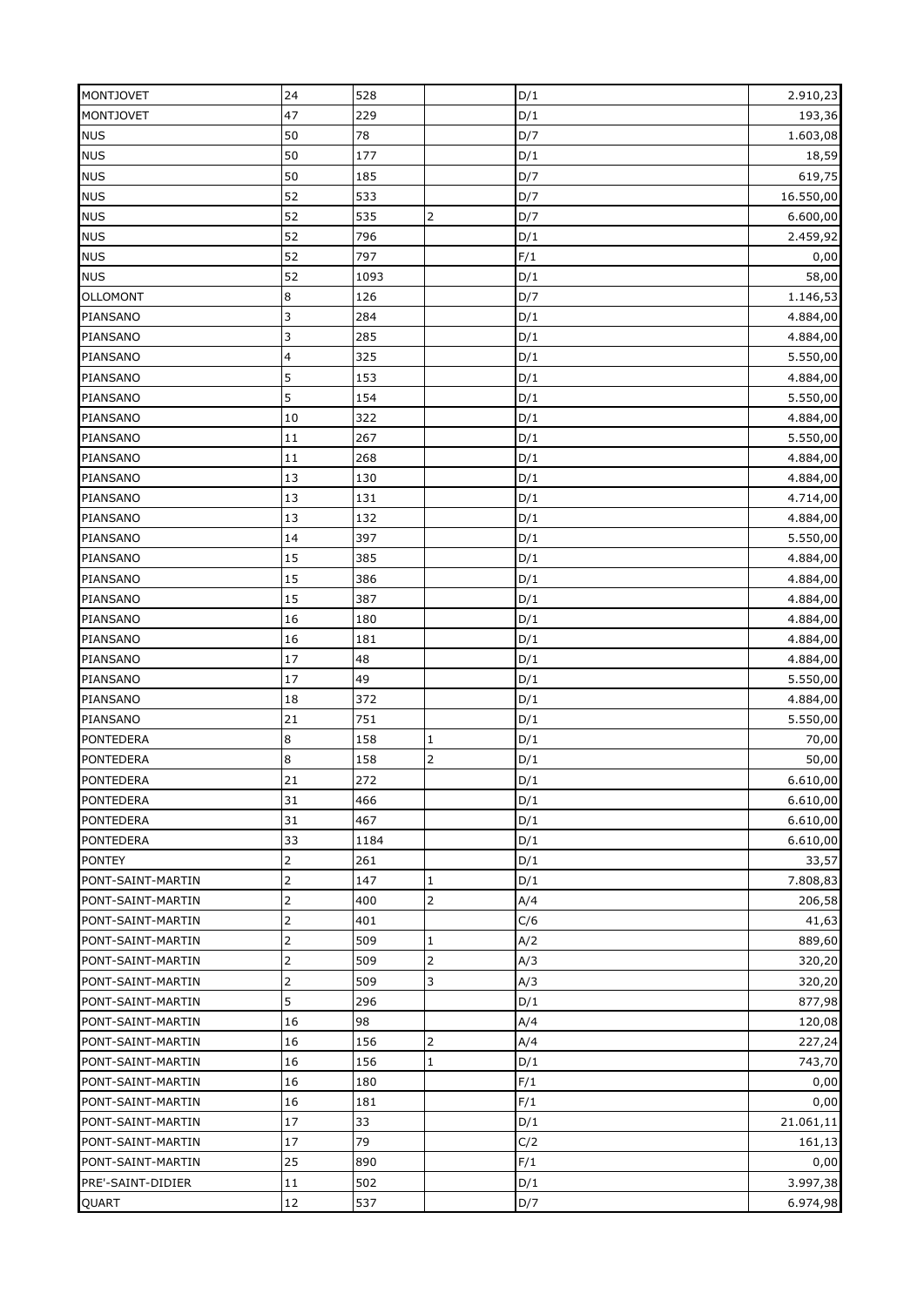| QUART                | 12             | 1180 |                  | D/1 | 390,00    |
|----------------------|----------------|------|------------------|-----|-----------|
| QUINCINETTO          | 11             | 377  | $\overline{1}$   | D/1 | 93.054,00 |
| RHEMES-SAINT-GEORGES | 5              | 392  | $\mathbf{1}$     | C/2 | 125,24    |
| RHEMES-SAINT-GEORGES | 5              | 392  | $\overline{2}$   | D/1 | 2.390,00  |
| RHEMES-SAINT-GEORGES | 11             | 20   |                  | D/7 | 154,94    |
| RHEMES-SAINT-GEORGES | 11             | 45   | $\mathbf{1}$     | A/4 | 169,40    |
| RHEMES-SAINT-GEORGES | 11             | 45   | $\overline{2}$   | A/4 | 190,57    |
| RHEMES-SAINT-GEORGES | 11             | 45   | 3                | D/7 | 516,46    |
| SAINT-CHRISTOPHE     | 34             | 662  |                  | F/1 | 0,00      |
| SAINT-DENIS          | 28             | 306  | $\overline{2}$   | D/1 | 320,00    |
| SAINT-DENIS          | 28             | 306  | 3                | D/1 | 9.070,00  |
| SAINT-DENIS          | 29             | 95   |                  | D/1 | 51,65     |
| SAINT-MARCEL         | 9              | 204  |                  | D/7 | 4.699,76  |
| <b>SARRE</b>         | 26             | 289  | $\mathbf{1}$     | D/1 | 7.252,00  |
| <b>TORGNON</b>       | $\overline{7}$ | 599  |                  | D/1 | 99,16     |
| <b>TROIA</b>         | 8              | 386  |                  | D/1 | 2.042,00  |
| <b>TROIA</b>         | 26             | 335  |                  | D/1 | 83,00     |
| VALENZA              | 17             | 492  |                  | D/1 | 280,00    |
| VALENZA              | 17             | 493  |                  | D/1 | 6.920,00  |
| VALGRISENCHE         | 5              | 32   |                  | D/7 | 422,67    |
| VALGRISENCHE         | 5              | 338  | $\overline{2}$   | D/8 | 231,20    |
| VALGRISENCHE         | 6              | 253  | $\overline{2}$   | C/2 | 32,28     |
| VALGRISENCHE         | 6              | 253  | $\mathbf 1$      | D/1 | 61,97     |
| VALGRISENCHE         | 14             | 149  |                  | D/1 | 17.631,84 |
| VALGRISENCHE         | 15             | 55   |                  | F/2 | 0,00      |
| VALGRISENCHE         | 16             | 234  |                  | D/7 | 0,00      |
| VALPELLINE           | 1              | 36   |                  | D/1 | 45.584,35 |
| VALPELLINE           | 3              | 424  |                  | D/7 | 108,46    |
| VALPELLINE           | 13             | 396  |                  | D/7 | 10.847,56 |
| VALSAVARENCHE        | 4              | 325  | $\mathbf{1}$     | D/1 | 1.202,00  |
| VALTOURNENCHE        | 6              | 14   | $\mathbf{1}$     | D/1 | 10.759,54 |
| VALTOURNENCHE        | 7              | 365  |                  | C/2 | 63,21     |
| VALTOURNENCHE        | 10             | 67   |                  | D/1 | 1.675,39  |
| VALTOURNENCHE        | 10             | 117  | $\boldsymbol{8}$ | C/6 | 43,38     |
| VALTOURNENCHE        | $10\,$         | 117  | 3                | C/6 | 43,38     |
| <b>VALTOURNENCHE</b> | 10             | 117  | $\mathbf{1}$     | C/6 | 43,38     |
| VALTOURNENCHE        | 10             | 117  | $\overline{2}$   | C/6 | 43,38     |
| VALTOURNENCHE        | 10             | 117  | $\overline{a}$   | C/6 | 43,38     |
| <b>VALTOURNENCHE</b> | 10             | 117  | 5                | C/6 | 43,38     |
| <b>VALTOURNENCHE</b> | 10             | 117  | 6                | C/6 | 43,38     |
| VALTOURNENCHE        | 10             | 117  | $\overline{7}$   | C/6 | 43,38     |
| <b>VALTOURNENCHE</b> | 10             | 117  | 9                | C/6 | 43,38     |
| VALTOURNENCHE        | 10             | 390  | 9                | A/3 | 316,33    |
| VALTOURNENCHE        | 10             | 390  | 6                | A/4 | 234,99    |
| VALTOURNENCHE        | 10             | 390  | 4                | A/4 | 302,13    |
| <b>VALTOURNENCHE</b> | 10             | 390  | $\overline{2}$   | A/4 | 167,85    |
| VALTOURNENCHE        | 10             | 390  | 7                | A/4 | 135,57    |
| <b>VALTOURNENCHE</b> | 10             | 390  | 3                | A/4 | 167,85    |
| <b>VALTOURNENCHE</b> | 10             | 390  | 5                | A/4 | 234,99    |
| VALTOURNENCHE        | 10             | 390  | 8                | C/4 | 284,26    |
| VALTOURNENCHE        | 10             | 390  | $\mathbf 1$      | D/1 | 10.021,33 |
| VALTOURNENCHE        | 10             | 453  | 3                | D/1 | 858,87    |
| <b>VALTOURNENCHE</b> | 10             | 471  | $\overline{7}$   | A/3 | 361,52    |
| VALTOURNENCHE        | 10             | 471  | $\mathbf 1$      | A/3 | 619,75    |
| <b>VALTOURNENCHE</b> | 10             | 471  | $\overline{2}$   | A/3 |           |
| VALTOURNENCHE        | 10             |      | 3                |     | 619,75    |
|                      |                | 471  |                  | A/3 | 619,75    |